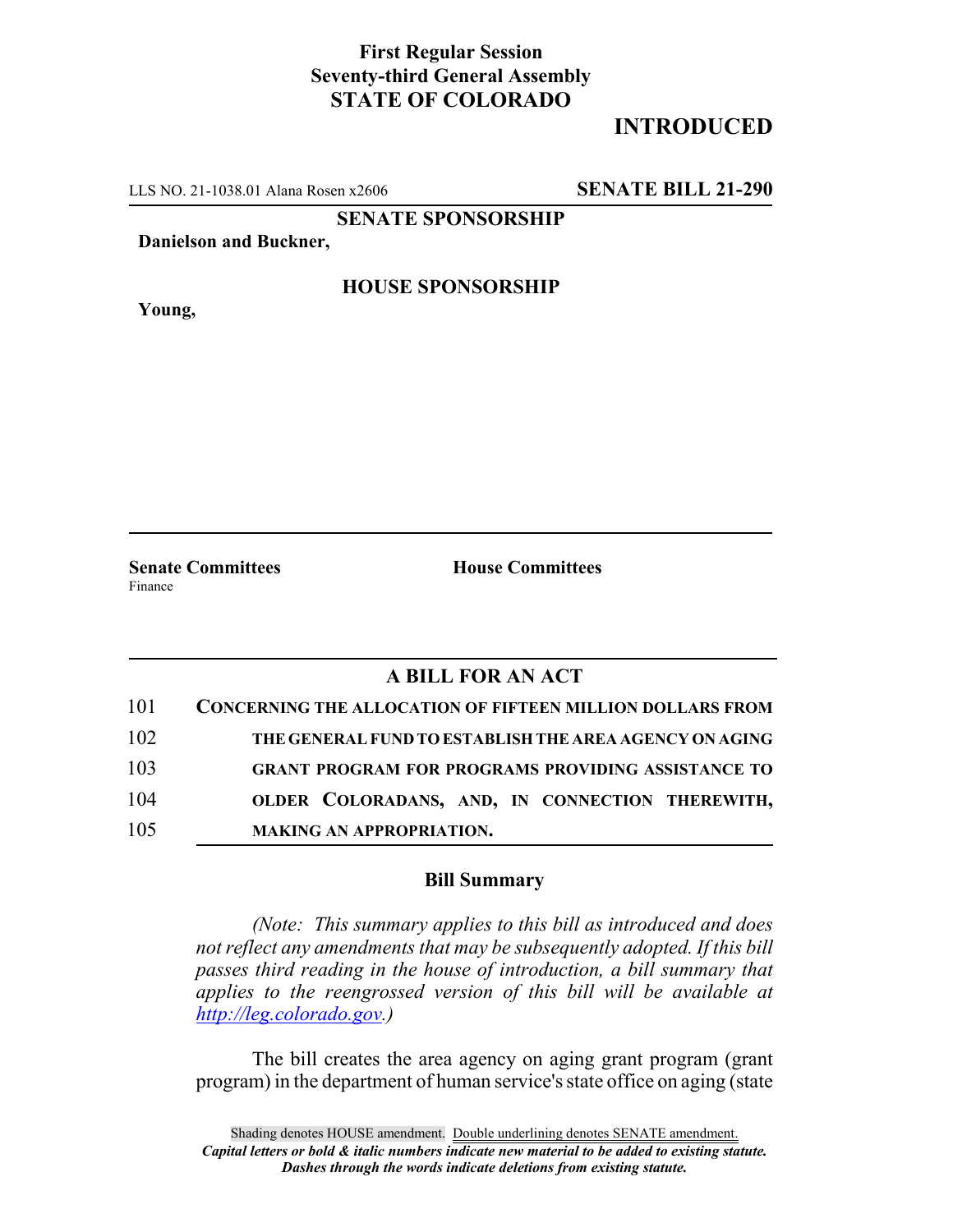office). The purpose of the grant program is to assist and support the health, well-being, and security of older Coloradans.

The bill requires the state office and the area agency on aging to collaborate and establish criteria for the following:

- Adopting the policies and procedures for the administration of the grant program;
- Establishing and publishing criteria for the grant program; and
- Creating application procedures by which eligible organizations may apply for and receive money from the grant program.

*Be it enacted by the General Assembly of the State of Colorado:*

- 
- **SECTION 1. Legislative declaration.** (1) The general assembly
- finds and declares that:
- 

(a) Colorado currently has more than 1.25 million residents over

 the age of sixty, and by 2030, there will be over 1.5 million residents over the age of sixty;

- 
- (b) The statewide population of Coloradans over the age of seventy-five is approximately 327,000, and by 2030, 559,000 Coloradans will be over the age of seventy-five;

 (c) Compared to the rest of the United States, Colorado has the second-fastest aging population, with Coloradans over the age of sixty outnumbering Coloradans eighteen years of age and younger as soon as 2023, with a widening margin through 2050;

 (d) The federal "Older Americans Act of 1965" designates area agencies on aging as the leader on all aging issues in the planning and service areas. The mission of the area agency on aging network is to assist older adults to lead independent, meaningful, and dignified lives in their own homes and communities for as long as they choose.

(e) The COVID-19 public health emergency has amplified the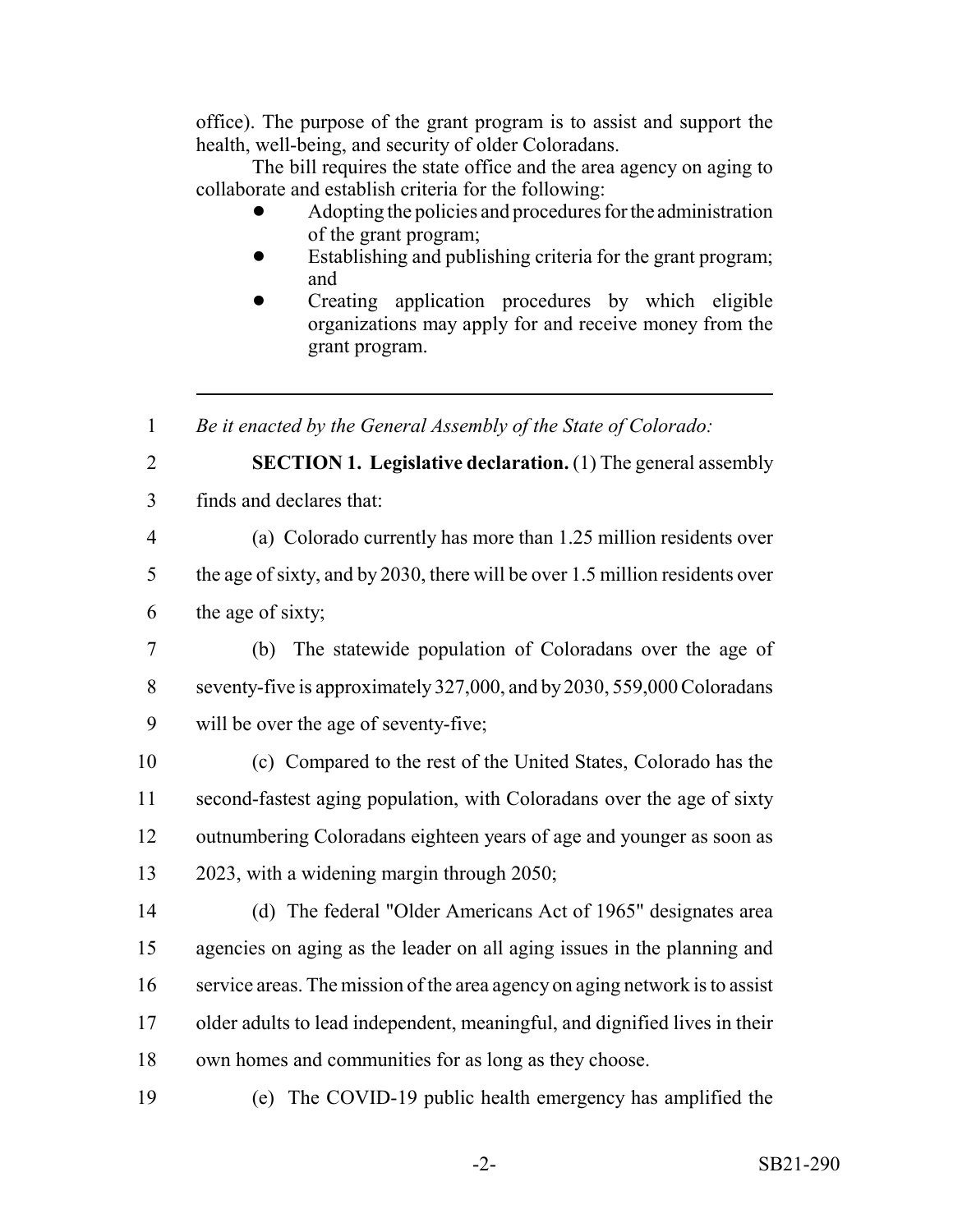demand for community-based services, with the pandemic significantly impacting older Coloradans and highlighting the importance of supporting aging Coloradans in the community. As of December 2020, Coloradans over the age of sixty accounted for 90% of COVID-19-related deaths.

 (2) Therefore, the general assembly finds there must be investments in area agencies on aging that address the systemic health and economic challenges that have been exacerbated by the COVID-19 public health emergency. Providing critical programs for older Coloradans will immediately improve their physical and mental health. Fall prevention programs will keep seniors out of the hospital and free from long-term debilitating effects that often require moving into a nursing home facility. Home modifications for increased accessibility will allow seniors to safely live independently in their own homes for as long as possible. Transportation services will guarantee greater access to critical services and ensure independence for seniors. These programs will improve the health, well-being, and security of older Coloradans and provide much needed relief and recovery to the population hit hardest by the COVID-19 pandemic.

 **SECTION 2.** In Colorado Revised Statutes, **add** 26-11-208 as follows:

 **26-11-208. Area agency on aging grant program - fund created - report - definitions - repeal.** (1) AS USED IN THIS SECTION, UNLESS THE CONTEXT OTHERWISE REQUIRES:

 (a) "ELIGIBLE ORGANIZATION" MEANS AN AREA AGENCY ON AGING, 26 AS DEFINED IN SECTION 26-11-201.

(b) "FUND" MEANS THE AREA AGENCY ON AGING CASH FUND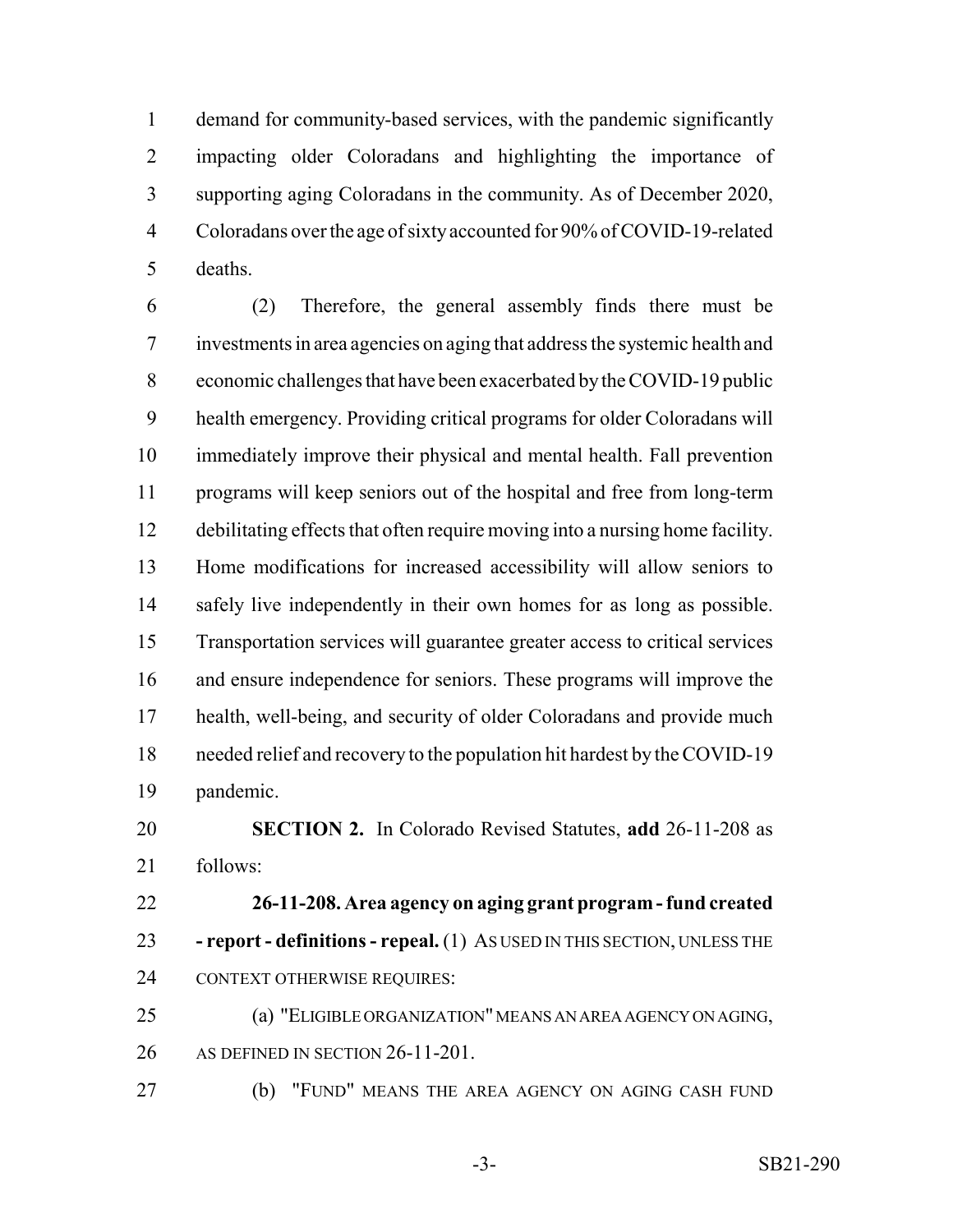1 CREATED IN SUBSECTION (5) OF THIS SECTION.

 (c) "GRANT PROGRAM" OR "PROGRAM" MEANS THE AREA AGENCY ON AGING GRANT PROGRAM CREATED IN SUBSECTION (2) OF THIS SECTION. (2) THE AREA AGENCY ON AGING GRANT PROGRAM IS ESTABLISHED IN THE STATE OFFICE. THE STATE OFFICE SHALL ESTABLISH AND ADMINISTER THE GRANT PROGRAM. THE PURPOSE OF THE GRANT PROGRAM IS TO PROVIDE STATE ASSISTANCE RECEIVED IN THE FORM OF GRANT AWARDS TO FINANCE VARIOUS PROJECTS ACROSS THE STATE THAT ARE INTENDED TO ASSIST AND SUPPORT OLDER COLORADANS.THE GRANT PROGRAM IS INTENDED TO SUPPORT PROJECTS THAT PROMOTE THE HEALTH, WELL-BEING, AND SECURITY OF OLDER COLORADANS ACROSS THE STATE, INCLUDING: (a) COMMUNITY SERVICES FOR OLDER COLORADANS; (b) INFRASTRUCTURE IMPROVEMENTS; (c) HEALTH PROMOTION, CONGREGATE MEALS, AND SOCIALIZATION ACTIVITIES; (d) TRANSPORTATION SERVICES; (e) HOME MODIFICATION PROGRAMS; AND (f) IMPLEMENTATION OF EVIDENCE-BASED FALL PREVENTION AND 20 CHRONIC DISEASE MANAGEMENT PROGRAMS. (3) (a) BY OCTOBER 31, 2021, THE STATE OFFICE SHALL COLLABORATE WITH AREA AGENCIES ON AGING DESCRIBED IN SECTION 26-11-204 TO: (I) ADOPT POLICIES AND PROCEDURES FOR THE ADMINISTRATION OF THE PROGRAM; 26 (II) ESTABLISH AND PUBLICIZE CRITERIA FOR THE PROGRAM; AND (III) CREATE APPLICATION PROCEDURES BY WHICH ELIGIBLE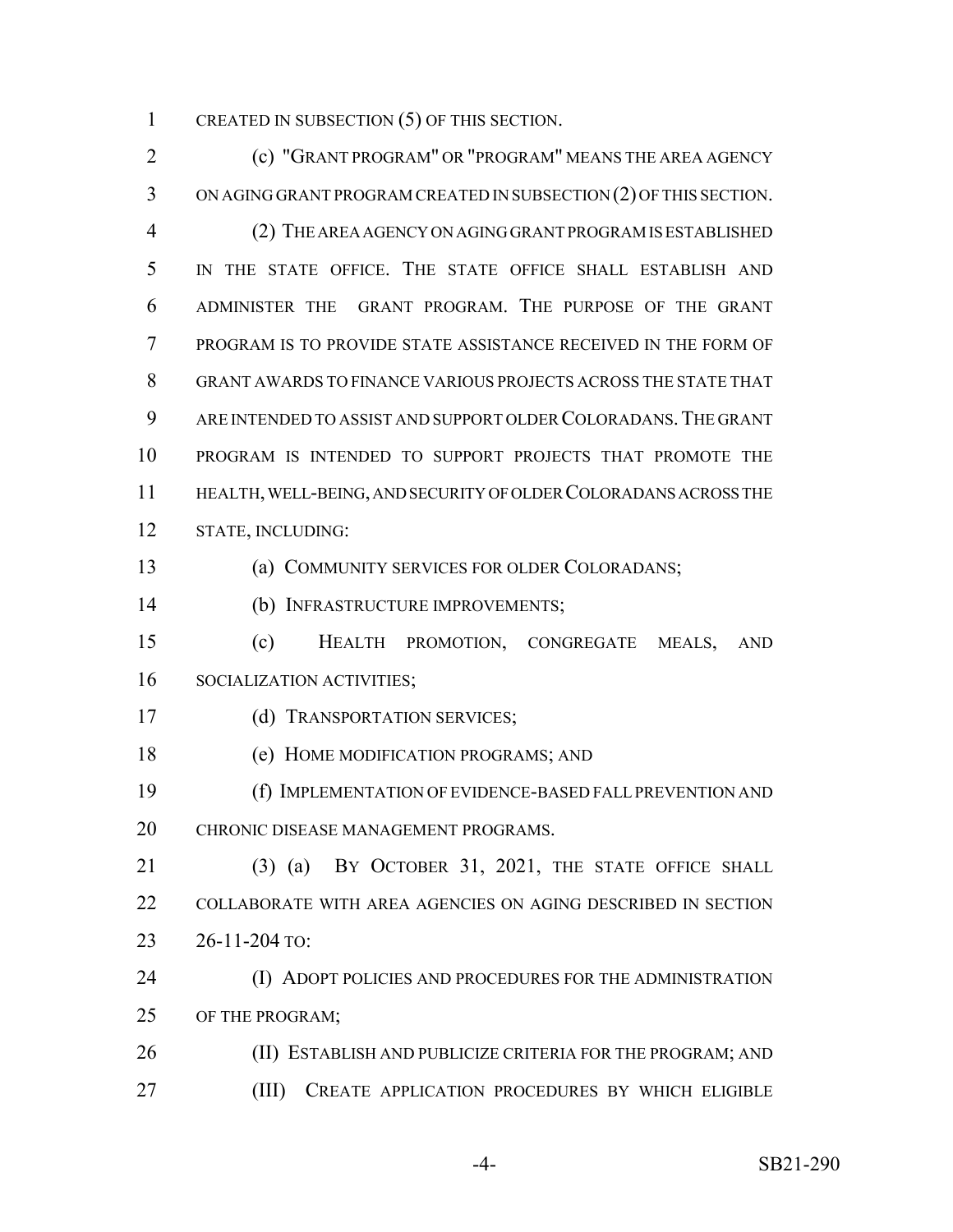ORGANIZATIONS MAY APPLY FOR AND RECEIVE MONEY FROM THE PROGRAM.

 (b) ON OR BEFORE JANUARY 1, 2022, THE STATE OFFICE SHALL: (I) BEGIN ACCEPTING GRANT APPLICATIONS; AND

 (II) VERIFY THAT EACH ACCEPTED APPLICATION MEETS THE 6 CRITERIA ESTABLISHED IN SUBSECTION  $(3)(a)$  OF THIS SECTION.

 (c) IN MAKING AN AWARD, THE STATE OFFICE SHALL SPECIFY THE AMOUNT OF EACH GRANT.

 (d) DURING THE 2023 REGULAR LEGISLATIVE SESSION, THE STATE DEPARTMENT SHALL INCLUDE IN ITS REPORT TO THE COMMITTEES OF REFERENCE PURSUANT TO THE "STATE MEASUREMENT FOR ACCOUNTABLE, RESPONSIVE, AND TRANSPARENT (SMART) GOVERNMENT ACT" HEARING REQUIRED BY SECTION 2-7-203 INFORMATION FROM THE STATE OFFICE REGARDING THE GRANT PROGRAM, 15 AS SET FORTH IN THIS SUBSECTION (3), PRIOR TO ITS REPEAL IN 2022, AND ITS IMPACT ON THE HEALTH, WELL-BEING, AND SECURITY OF OLDER COLORADANS.

 (4) THE STATE OFFICE MAY SEEK, ACCEPT, AND EXPEND GIFTS, GRANTS, OR DONATIONS FROM PRIVATE OR PUBLIC SOURCES FOR THE PURPOSES OF THIS SECTION.

 (5) (a) THERE IS CREATED IN THE STATE TREASURY THE AREA AGENCY ON AGING CASH FUND. THE FUND CONSISTS OF MONEY 23 APPROPRIATED TO THE FUND BY THE GENERAL ASSEMBLY.

 (b) FOR FISCAL YEAR 2021-22, THE GENERAL ASSEMBLY SHALL APPROPRIATE FIFTEEN MILLION DOLLARS FROM THE GENERAL FUND TO THE FUND.

**(c) ANY UNEXPENDED AND UNENCUMBERED MONEY IN THE FUND**